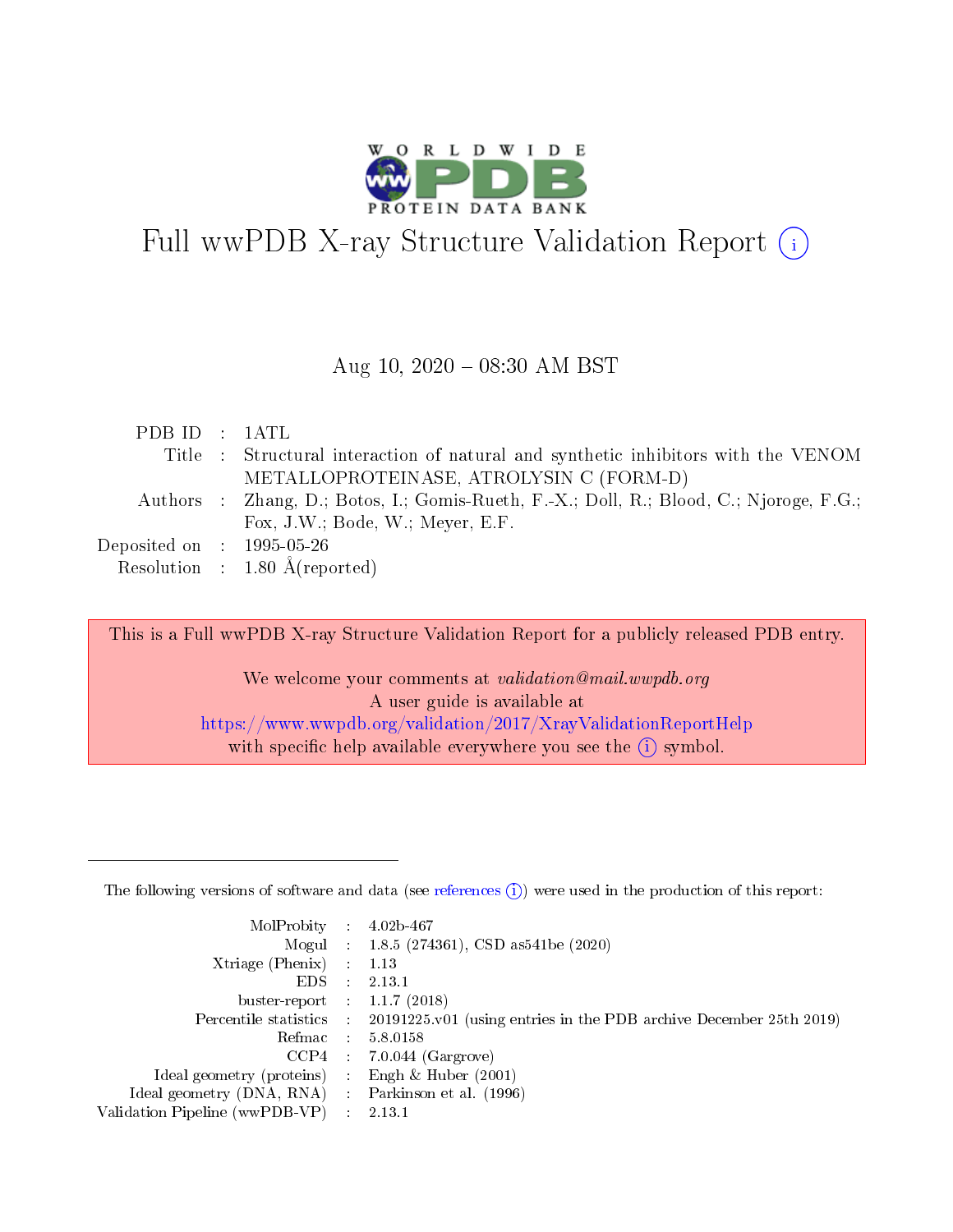# 1 [O](https://www.wwpdb.org/validation/2017/XrayValidationReportHelp#overall_quality)verall quality at a glance  $(i)$

The following experimental techniques were used to determine the structure: X-RAY DIFFRACTION

The reported resolution of this entry is 1.80 Å.

Percentile scores (ranging between 0-100) for global validation metrics of the entry are shown in the following graphic. The table shows the number of entries on which the scores are based.



| Metric                | Whole archive<br>$(\#\text{Entries})$ | Similar resolution<br>$(\#\text{Entries}, \text{resolution range}(\text{\AA}))$ |  |  |
|-----------------------|---------------------------------------|---------------------------------------------------------------------------------|--|--|
| Clashscore            | 141614                                | $6793(1.80-1.80)$                                                               |  |  |
| Ramachandran outliers | 138981                                | 6697 $(1.80-1.80)$                                                              |  |  |
| Sidechain outliers    | 138945                                | 6696 (1.80-1.80)                                                                |  |  |
| RSRZ outliers         | 127900                                | $5850(1.80-1.80)$                                                               |  |  |

The table below summarises the geometric issues observed across the polymeric chains and their fit to the electron density. The red, orange, yellow and green segments on the lower bar indicate the fraction of residues that contain outliers for  $\geq=3$ , 2, 1 and 0 types of geometric quality criteria respectively. A grey segment represents the fraction of residues that are not modelled. The numeric value for each fraction is indicated below the corresponding segment, with a dot representing fractions  $\epsilon = 5\%$  The upper red bar (where present) indicates the fraction of residues that have poor fit to the electron density. The numeric value is given above the bar.

| Mol | Chain | Length | Quality of chain |     |  |
|-----|-------|--------|------------------|-----|--|
|     |       | 202    | $\%$<br>88%      | 11% |  |
|     |       | 202    | $\%$<br>89%      | 9%  |  |

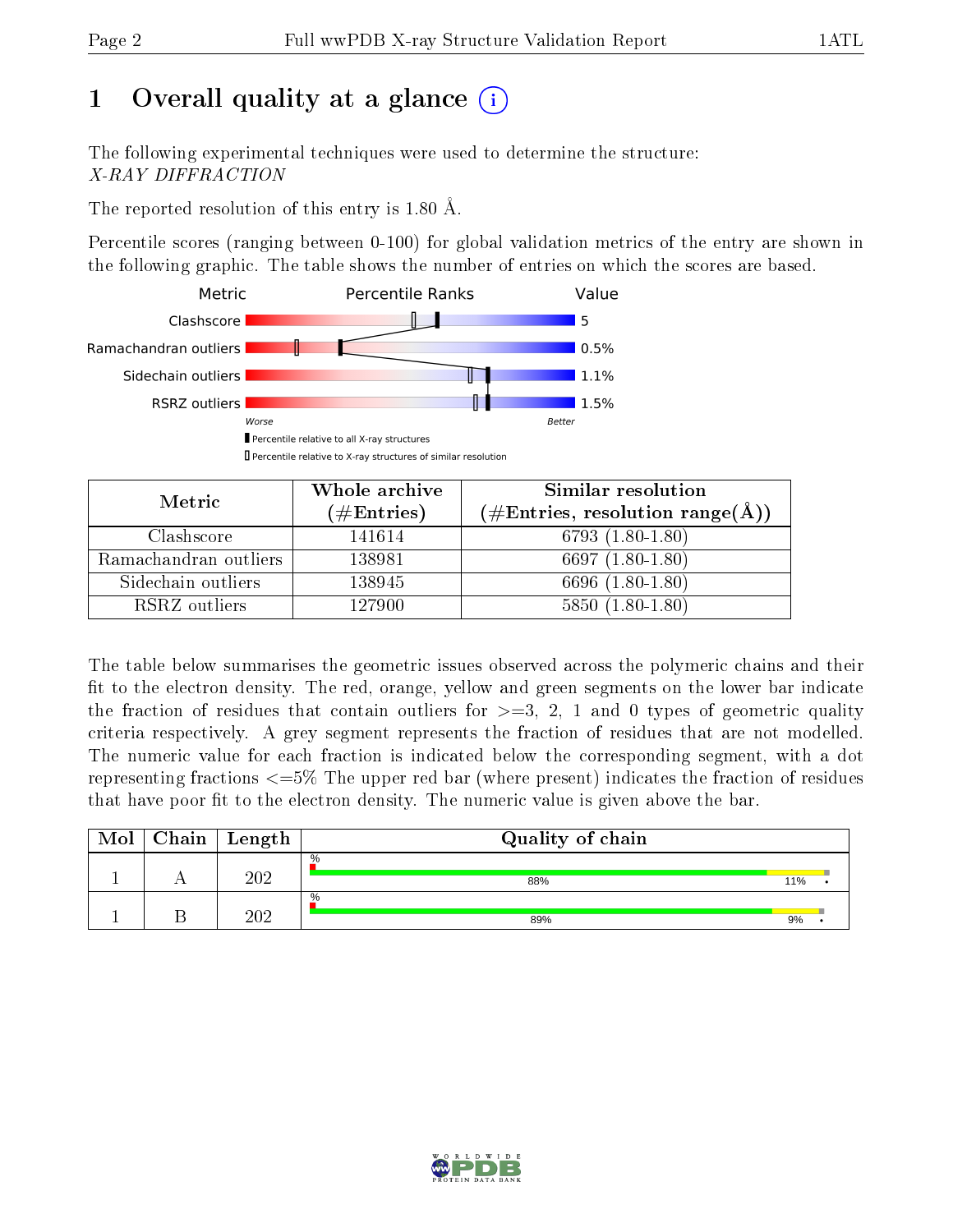# 2 Entry composition (i)

There are 5 unique types of molecules in this entry. The entry contains 3419 atoms, of which 0 are hydrogens and 0 are deuteriums.

In the tables below, the ZeroOcc column contains the number of atoms modelled with zero occupancy, the AltConf column contains the number of residues with at least one atom in alternate conformation and the Trace column contains the number of residues modelled with at most 2 atoms.

• Molecule 1 is a protein called Snake venom metalloproteinase atrolysin-D.

| Mol |  | Chain   Residues | Atoms       |      |     |      |  |  | $\text{ZeroOcc}$   AltConf   Trace |  |
|-----|--|------------------|-------------|------|-----|------|--|--|------------------------------------|--|
|     |  | 200              | Total       |      | -N  |      |  |  |                                    |  |
|     |  |                  | 1605        | 1007 | 281 | -306 |  |  |                                    |  |
|     |  | 200              | $\rm Total$ |      |     |      |  |  |                                    |  |
|     |  |                  | 1605        | 1007 | 281 | 306  |  |  |                                    |  |

Molecule 2 is ZINC ION (three-letter code: ZN) (formula: Zn).

|  | $Mol$   Chain   Residues | Atoms    | ZeroOcc   AltConf |
|--|--------------------------|----------|-------------------|
|  |                          | Total Zn |                   |
|  |                          | Total Zn |                   |

Molecule 3 is CALCIUM ION (three-letter code: CA) (formula: Ca).

|  | $Mol$   Chain   Residues | Atoms    | $ZeroOcc$   AltConf |
|--|--------------------------|----------|---------------------|
|  |                          | Total Ca |                     |
|  |                          | Total Ca |                     |

• Molecule 4 is O-methyl-N-[(2S)-4-methyl-2-(sulfanylmethyl)pentanoyl]-L-tyrosine (three-letter code:  $0QI$ ) (formula:  $C_{17}H_{25}NO_4S$ ).

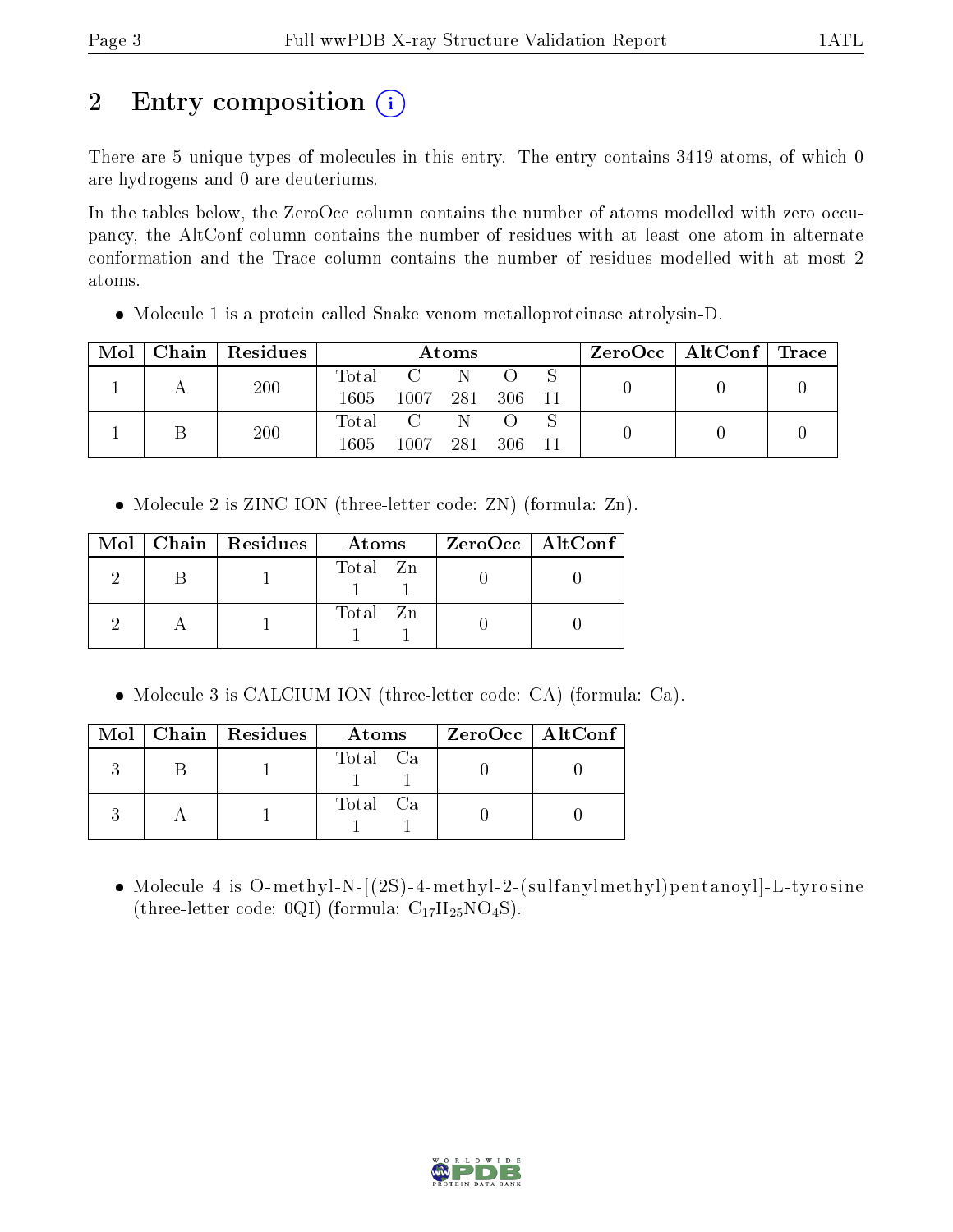

|  | $Mol$   Chain   Residues |               | <b>Atoms</b> |  | $ZeroOcc \   \$ AltConf |  |
|--|--------------------------|---------------|--------------|--|-------------------------|--|
|  |                          | Total C N O S |              |  |                         |  |
|  |                          | 23 17 1 4 1   |              |  |                         |  |
|  |                          | Total C N O S |              |  |                         |  |
|  |                          | 23 17 1 4     |              |  |                         |  |

• Molecule 5 is water.

|               | Mol   Chain   Residues | Atoms             | ZeroOcc   AltConf |
|---------------|------------------------|-------------------|-------------------|
| $\mathcal{L}$ |                        | Total O<br>80     |                   |
|               | 79.                    | Total<br>70<br>70 |                   |

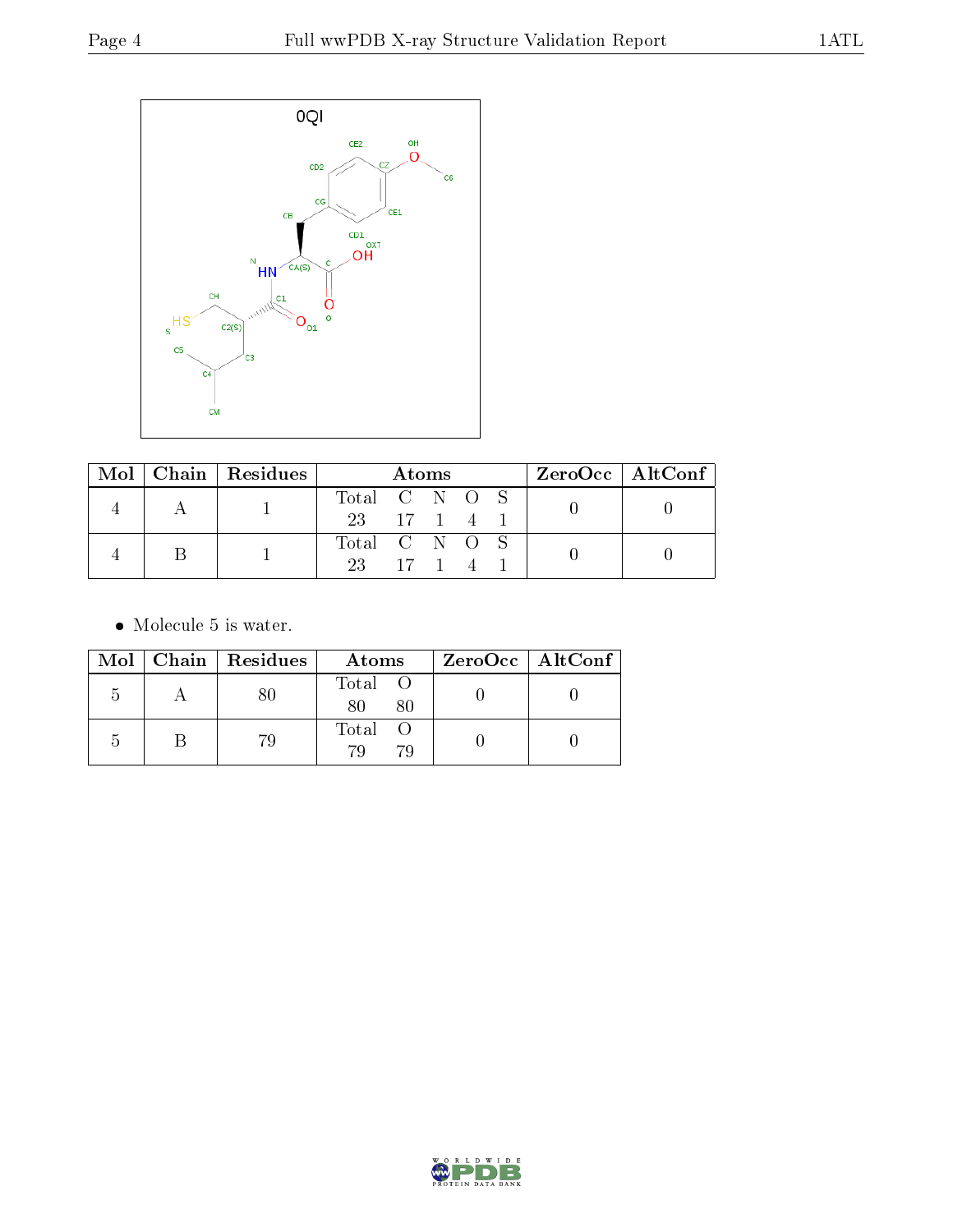# 3 Residue-property plots  $(i)$

These plots are drawn for all protein, RNA, DNA and oligosaccharide chains in the entry. The first graphic for a chain summarises the proportions of the various outlier classes displayed in the second graphic. The second graphic shows the sequence view annotated by issues in geometry and electron density. Residues are color-coded according to the number of geometric quality criteria for which they contain at least one outlier: green  $= 0$ , yellow  $= 1$ , orange  $= 2$  and red  $= 3$  or more. A red dot above a residue indicates a poor fit to the electron density ( $\text{RSRZ} > 2$ ). Stretches of 2 or more consecutive residues without any outlier are shown as a green connector. Residues present in the sample, but not in the model, are shown in grey.

• Molecule 1: Snake venom metalloproteinase atrolysin-D



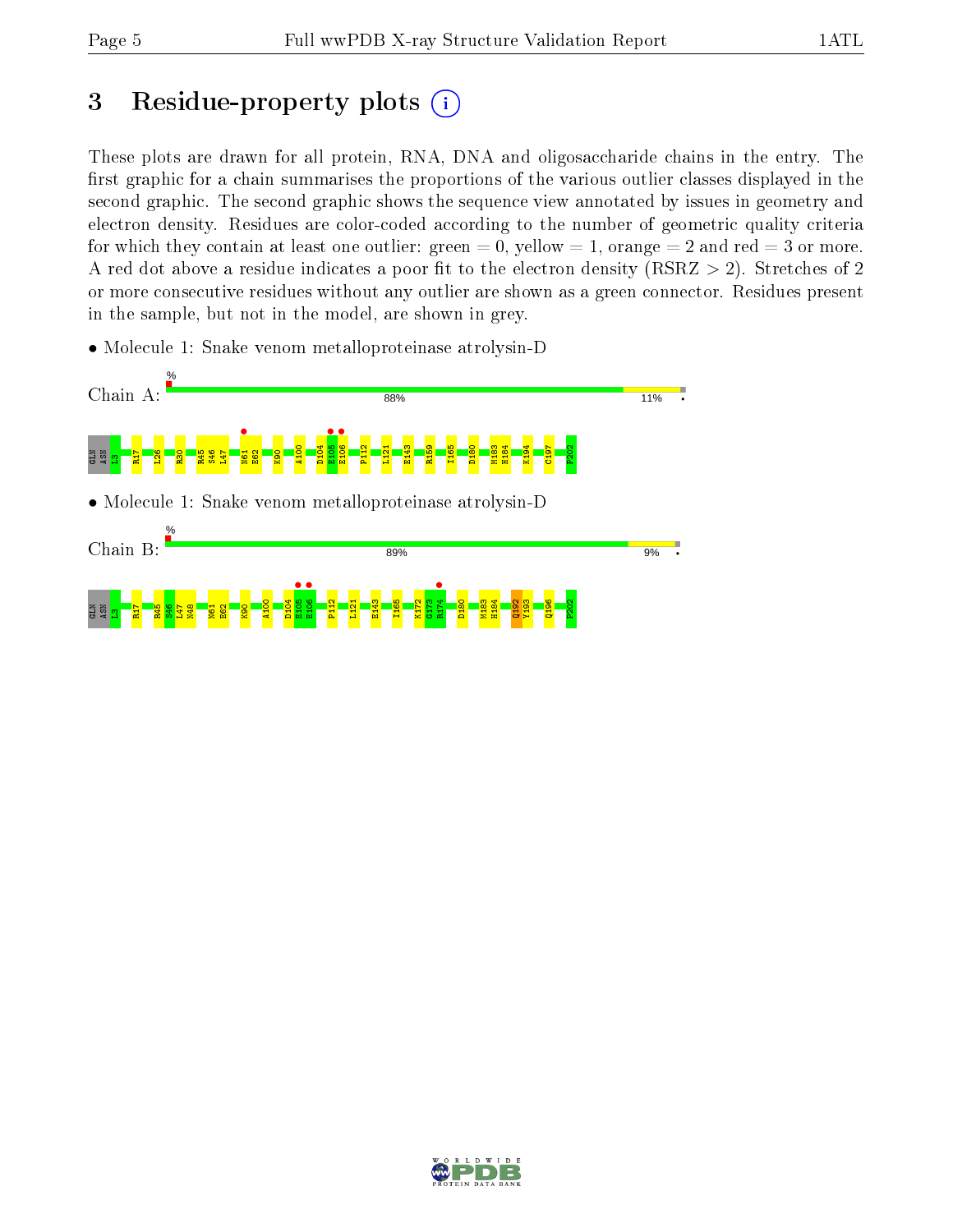# 4 Data and refinement statistics  $(i)$

| Property                                                             | Value                                              | Source     |
|----------------------------------------------------------------------|----------------------------------------------------|------------|
| Space group                                                          | P 65                                               | Depositor  |
| Cell constants                                                       | 97.32Å<br>87.76Å<br>97.32Å                         |            |
| a, b, c, $\alpha$ , $\beta$ , $\gamma$                               | $90.00^\circ$<br>$90.00^\circ$<br>$120.00^{\circ}$ | Depositor  |
| Resolution $(A)$                                                     | $-1.80$<br>8.00                                    | Depositor  |
|                                                                      | 14.23<br>1.96<br>$\equiv$                          | <b>EDS</b> |
| % Data completeness                                                  | (Not available) $(8.00-1.80)$                      | Depositor  |
| (in resolution range)                                                | 55.0 $(14.23 - 1.96)$                              | <b>EDS</b> |
| $R_{merge}$                                                          | (Not available)                                    | Depositor  |
| $\mathrm{R}_{sym}$                                                   | (Not available)                                    | Depositor  |
| $\langle I/\sigma(I)\rangle$                                         |                                                    | Xtriage    |
| Refinement program                                                   | X-PLOR                                             | Depositor  |
|                                                                      | (Not available)<br>0.160<br>$\mathcal{A}^{\pm}$    | Depositor  |
| $R, R_{free}$                                                        | (Not available)<br>0.191<br>$\ddot{\phantom{a}}$   | DCC        |
| $R_{free}$ test set                                                  | No test flags present.                             | wwPDB-VP   |
| Wilson B-factor $(A^2)$                                              | 22.8                                               | Xtriage    |
| Anisotropy                                                           | 0.016                                              | Xtriage    |
| Bulk solvent $k_{sol}(e/\mathring{A}^3)$ , $B_{sol}(\mathring{A}^2)$ | $0.40$ , 76.1                                      | <b>EDS</b> |
| L-test for twinning <sup>1</sup>                                     | $< L >$ = 0.47, $< L2 >$ = 0.30                    | Xtriage    |
| Estimated twinning fraction                                          | $0.069$ for h,-h-k,-l                              | Xtriage    |
| $F_o, F_c$ correlation                                               | 0.94                                               | <b>EDS</b> |
| Total number of atoms                                                | 3419                                               | wwPDB-VP   |
| Average B, all atoms $(A^2)$                                         | 20.0                                               | wwPDB-VP   |

Xtriage's analysis on translational NCS is as follows: The largest off-origin peak in the Patterson function is  $4.81\%$  of the height of the origin peak. No significant pseudotranslation is detected.

<span id="page-5-0"></span><sup>&</sup>lt;sup>1</sup>Theoretical values of  $\langle |L| \rangle$ ,  $\langle L^2 \rangle$  for acentric reflections are 0.5, 0.333 respectively for untwinned datasets, and 0.375, 0.2 for perfectly twinned datasets.

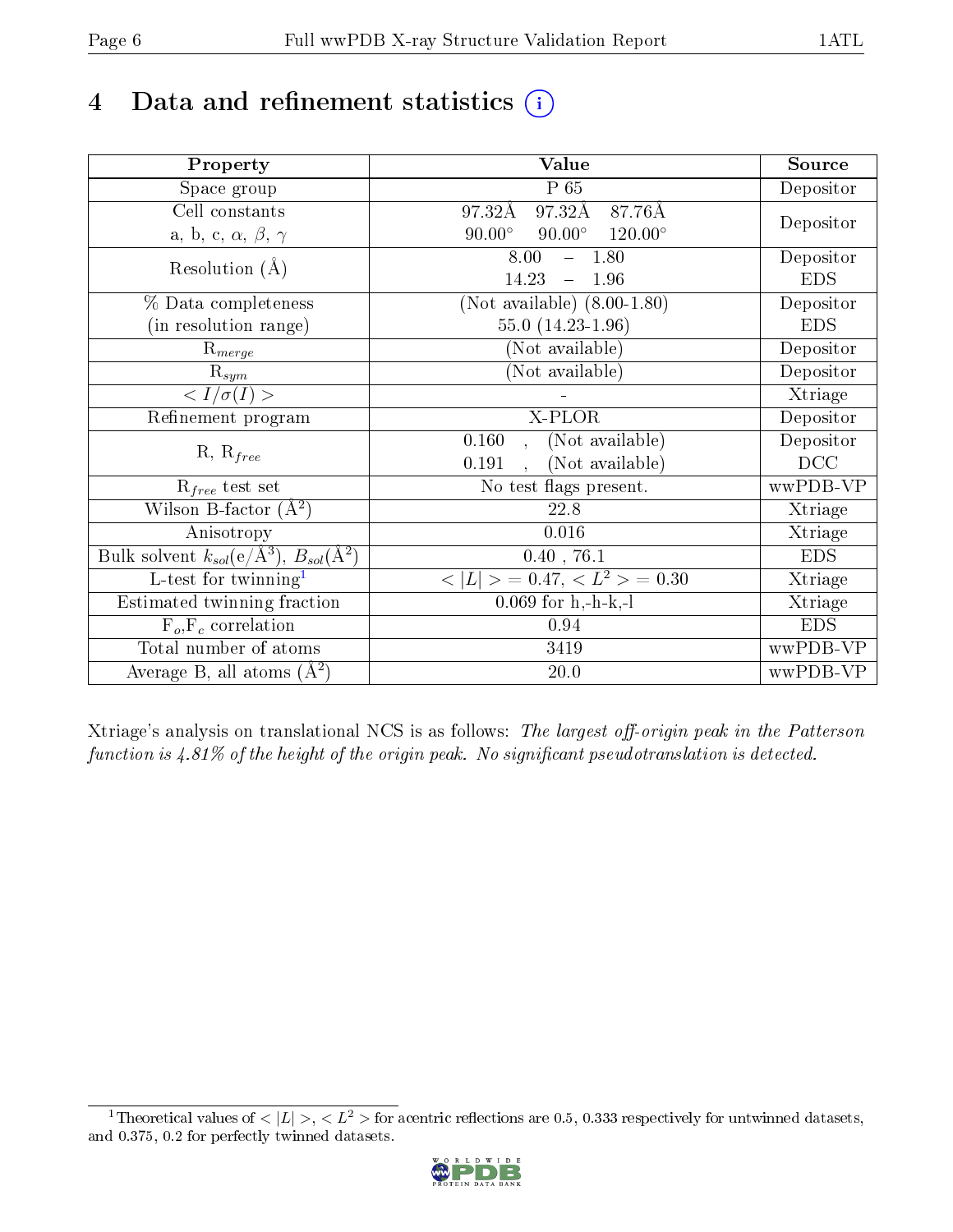# 5 Model quality  $(i)$

## 5.1 Standard geometry  $(i)$

Bond lengths and bond angles in the following residue types are not validated in this section: 0QI, ZN, CA

The Z score for a bond length (or angle) is the number of standard deviations the observed value is removed from the expected value. A bond length (or angle) with  $|Z| > 5$  is considered an outlier worth inspection. RMSZ is the root-mean-square of all Z scores of the bond lengths (or angles).

| Mol | Chain |             | Bond lengths | Bond angles |             |  |
|-----|-------|-------------|--------------|-------------|-------------|--|
|     |       | <b>RMSZ</b> | $\# Z  > 5$  | RMSZ        | $\# Z  > 5$ |  |
|     |       | 0.42        | 0/1637       | 0.65        | 0/2214      |  |
|     |       | 0.43        | 0/1637       | 0.65        | 0/2214      |  |
| ΑĦ  | A 11  | 0.43        | 0/3274       | 0.65        | 4428        |  |

There are no bond length outliers.

There are no bond angle outliers.

There are no chirality outliers.

There are no planarity outliers.

### $5.2$  Too-close contacts  $\overline{()}$

In the following table, the Non-H and H(model) columns list the number of non-hydrogen atoms and hydrogen atoms in the chain respectively. The H(added) column lists the number of hydrogen atoms added and optimized by MolProbity. The Clashes column lists the number of clashes within the asymmetric unit, whereas Symm-Clashes lists symmetry related clashes.

| Mol |   |      | $\fbox{Chain}$ Non-H   H(model) | H(added) |    | $Clashes$   Symm-Clashes |
|-----|---|------|---------------------------------|----------|----|--------------------------|
|     |   | 1605 |                                 | 1570     | 14 |                          |
|     | B | 1605 |                                 | 1570     | 13 |                          |
| 2   |   |      |                                 |          |    |                          |
| 2   | В |      |                                 |          |    |                          |
| 3   |   |      |                                 |          |    |                          |
| 3   | В |      |                                 |          |    |                          |
|     |   | 23   |                                 | 24       |    |                          |
|     | В | 23   |                                 | 24       | 5  |                          |
| 5   |   | 80   |                                 |          |    |                          |
| 5   | В | 79   |                                 |          |    |                          |
|     |   | 3419 |                                 | 3188     | 31 |                          |

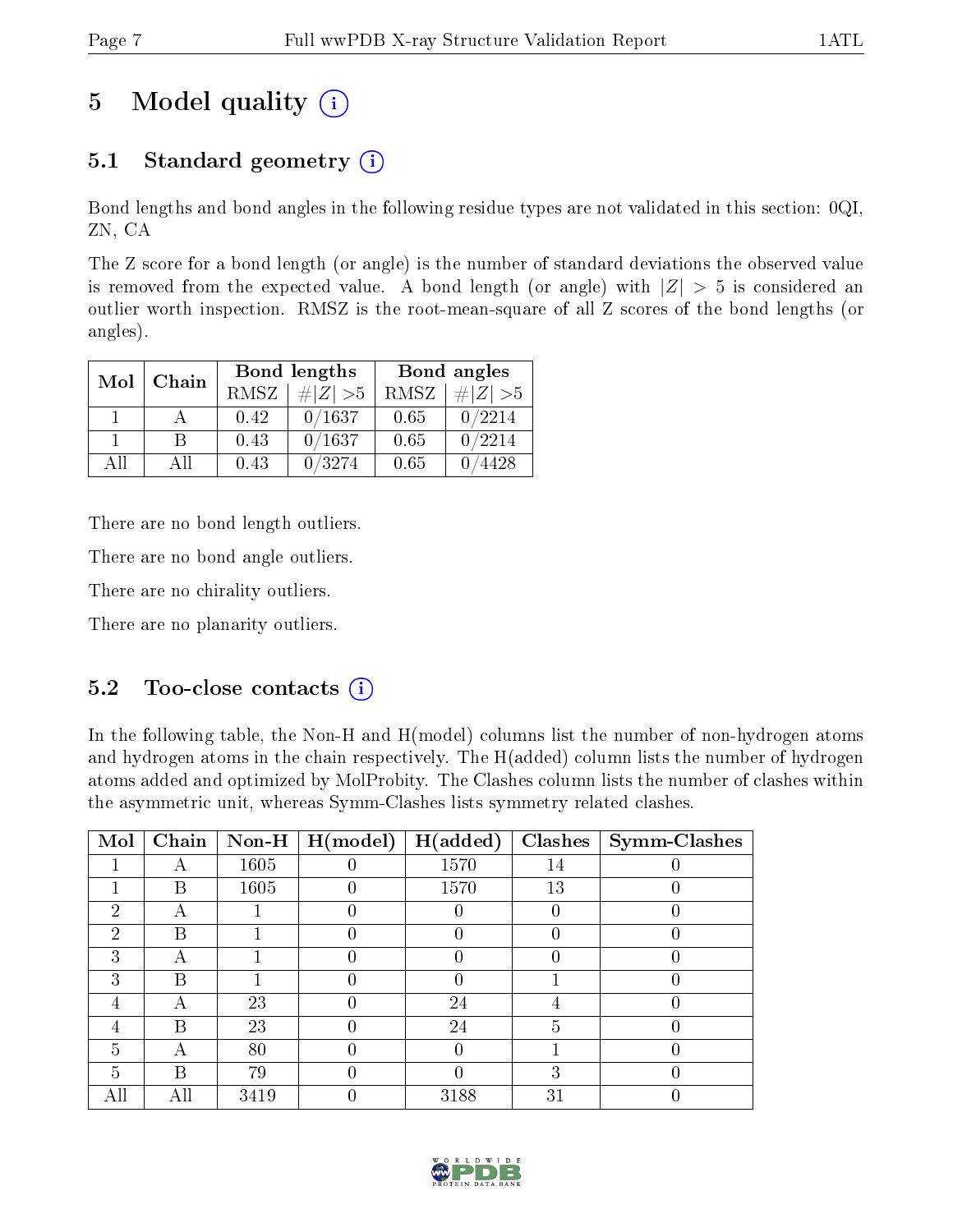The all-atom clashscore is defined as the number of clashes found per 1000 atoms (including hydrogen atoms). The all-atom clashscore for this structure is 5.

All (31) close contacts within the same asymmetric unit are listed below, sorted by their clash magnitude.

| Atom-1                            | Atom-2             | Interatomic       | Clash             |
|-----------------------------------|--------------------|-------------------|-------------------|
|                                   |                    | distance $(A)$    | overlap $(A)$     |
| 3:B:404:CA:CA                     | 5:B:834:HOH:O      | 1.54              | 0.82              |
| 1:A:47:LEU:HD21                   | 1:A:183:MET:HG2    | 1.64              | 0.79              |
| 1:B:47:LEU:HD21                   | 1:B:183:MET:HG2    | 1.67              | 0.75              |
| 4:B:311:0QI:HC1                   | 5:B:819:HOH:O      | 1.87              | 0.74              |
| 1:B:17:ARG:HB3                    | 1:B:100:ALA:HB3    | 1.78              | 0.64              |
| 1:A:17:ARG:HB3                    | 1:A:100:ALA:HB3    | 1.78              | 0.64              |
| 4:B:311:0QI:N                     | 4:B:311:0QI:HD1    | $2.15\,$          | 0.61              |
| 1: A: 165: ILE: O                 | 4: A:301:0QI:HC2   | 2.02              | 0.60              |
| 4:A:301:0QI:N                     | 4: A:301:0QI:HD1   | $\overline{2.16}$ | $\overline{0.60}$ |
| 1:B:165:ILE:O                     | 4:B:311:0QI:HC2    | $\overline{2.01}$ | $\overline{0.60}$ |
| 1:A:47:LEU:CD2                    | 1: A: 183: MET:HG2 | $\overline{2.36}$ | 0.55              |
| 1:B:172:LYS:HB3                   | 5:B:947:HOH:O      | 2.05              | 0.55              |
| 1:B:61:ASN:ND2                    | 1:B:62:GLU:HG2     | $\overline{2.22}$ | 0.54              |
| 1: A:61: ASN:ND2                  | 1:A:62:GLU:HG2     | 2.26              | 0.51              |
| 1:B:143:GLU:OE2                   | 4:B:311:0QI:HB3    | 2.14              | 0.48              |
| $1: A:46:\overline{\text{SER}:O}$ | 1:B:45:ARG:HD2     | $\overline{2.12}$ | 0.48              |
| 1:B:47:LEU:CD2                    | 1:B:183:MET:HG2    | $\overline{2.39}$ | 0.48              |
| 1:B:192:GLN:HG2                   | 1:B:193:TYR:N      | 2.28              | 0.48              |
| 1:B:180:ASP:O                     | 1:B:184:HIS:HD2    | 1.97              | 0.47              |
| 1:A:143:GLU:OE2                   | 4:A:301:0QI:HB3    | $\overline{2.14}$ | 0.47              |
| 1:A:45:ARG:HG3                    | 1:B:48:ASN:OD1     | 2.14              | 0.46              |
| 1:A:180:ASP:O                     | 1:A:184:HIS:HD2    | 1.97              | 0.45              |
| 4:B:311:0QI:N                     | 4:B:311:0QI:CD1    | 2.80              | 0.43              |
| 4: A:301:0QI:N                    | 4: A:301:0QI:CD1   | 2.80              | 0.43              |
| $1:$ A:26:LEU: $O$                | 1:A:30:ARG:HG3     | 2.19              | 0.41              |
| 1:A:112:PRO:HG2                   | 1:A:121:LEU:HD12   | 2.02              | 0.41              |
| 1:B:112:PRO:HG2                   | 1:B:121:LEU:HD12   | 2.03              | 0.41              |
| 1:B:90:LYS:HE2                    | 1:B:90:LYS:HB3     | 1.79              | 0.40              |
| 1: A:90: LYS: HB3                 | 1: A:90: LYS: HE2  | 1.79              | 0.40              |
| 1: A: 106: GLU: HA                | 5:A:943:HOH:O      | 2.20              | 0.40              |
| 1:A:159:ARG:NH1                   | 1: A:183:MET:HE3   | $\overline{2.37}$ | 0.40              |

There are no symmetry-related clashes.

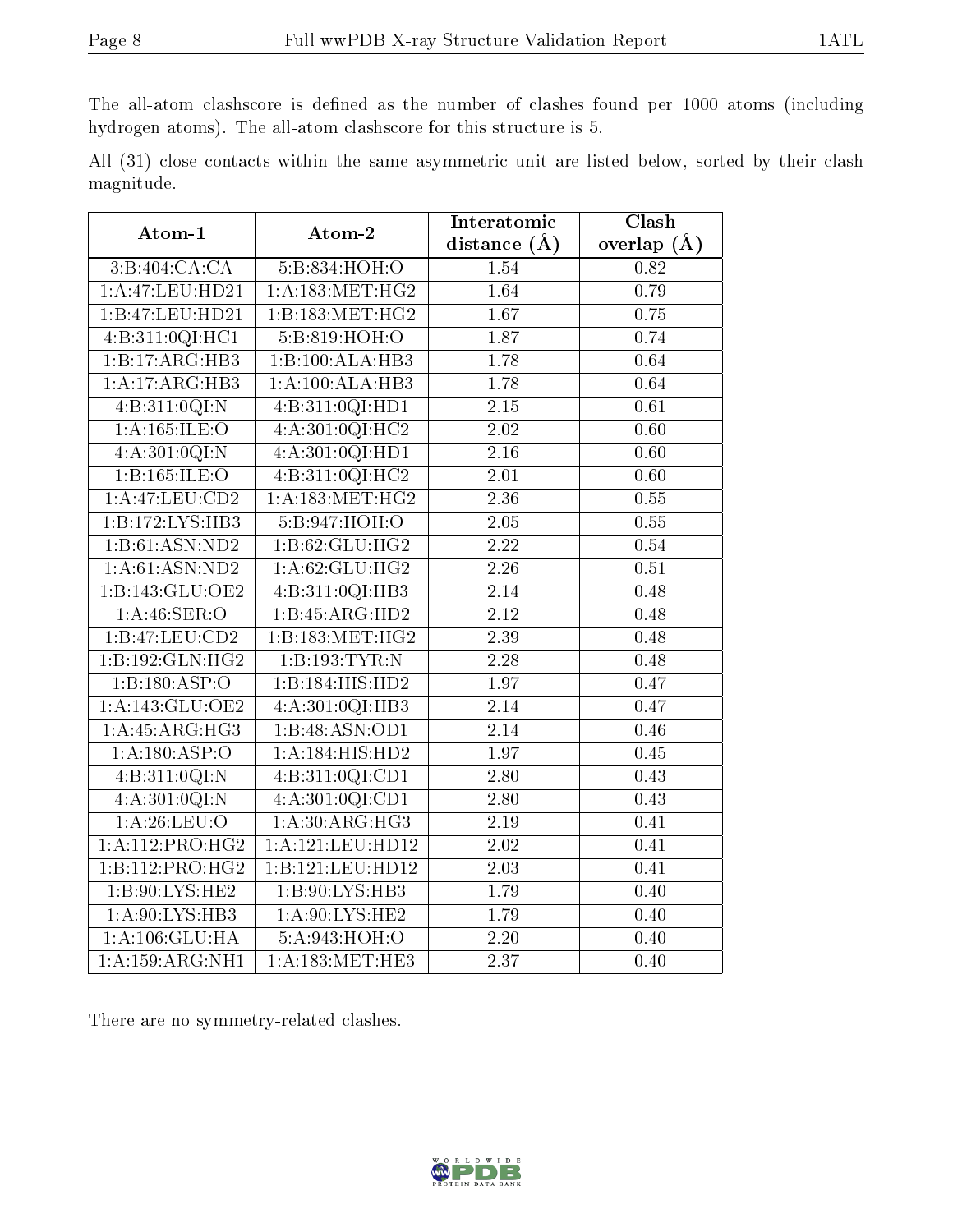### 5.3 Torsion angles (i)

#### 5.3.1 Protein backbone  $(i)$

In the following table, the Percentiles column shows the percent Ramachandran outliers of the chain as a percentile score with respect to all X-ray entries followed by that with respect to entries of similar resolution.

The Analysed column shows the number of residues for which the backbone conformation was analysed, and the total number of residues.

| Mol | Chain | Analysed        | Favoured     | Allowed    | Outliers | Percentiles           |
|-----|-------|-----------------|--------------|------------|----------|-----------------------|
|     |       | 198/202(98%)    | 192(97%)     | $5(2\%)$   | $1(0\%)$ | 29<br>$\overline{15}$ |
|     |       | 198/202(98%)    | $191(96\%)$  | 6 $(3%)$   | $1(0\%)$ | 15<br>29              |
| All | All   | $396/404(98\%)$ | $ 383(97\%)$ | 11 $(3\%)$ | $2(0\%)$ | 15<br>29              |

All (2) Ramachandran outliers are listed below:

| Mol | Chain | Res | L'ype |
|-----|-------|-----|-------|
|     |       |     |       |
|     |       |     |       |

#### 5.3.2 Protein sidechains  $(i)$

In the following table, the Percentiles column shows the percent sidechain outliers of the chain as a percentile score with respect to all X-ray entries followed by that with respect to entries of similar resolution.

The Analysed column shows the number of residues for which the sidechain conformation was analysed, and the total number of residues.

| Mol | ${\bf Chain}$ | Analysed        | Rotameric<br>  Outliers |          | Percentiles |  |  |
|-----|---------------|-----------------|-------------------------|----------|-------------|--|--|
|     |               | $180/182(99\%)$ | 178 (99%)               | $2(1\%)$ | 68<br>73    |  |  |
|     |               | $180/182(99\%)$ | 178 (99%)               | $2(1\%)$ | 73<br>68    |  |  |
| All | All           | 360/364(99%)    | 356 (99%)               | $4(1\%)$ | 68<br>73    |  |  |

All (4) residues with a non-rotameric sidechain are listed below:

| Mol | Chain | Res | Type |
|-----|-------|-----|------|
|     |       | 194 | LYS  |
|     |       | 197 | CYS  |
|     |       | 192 | GLN. |
|     |       | 196 | GL N |

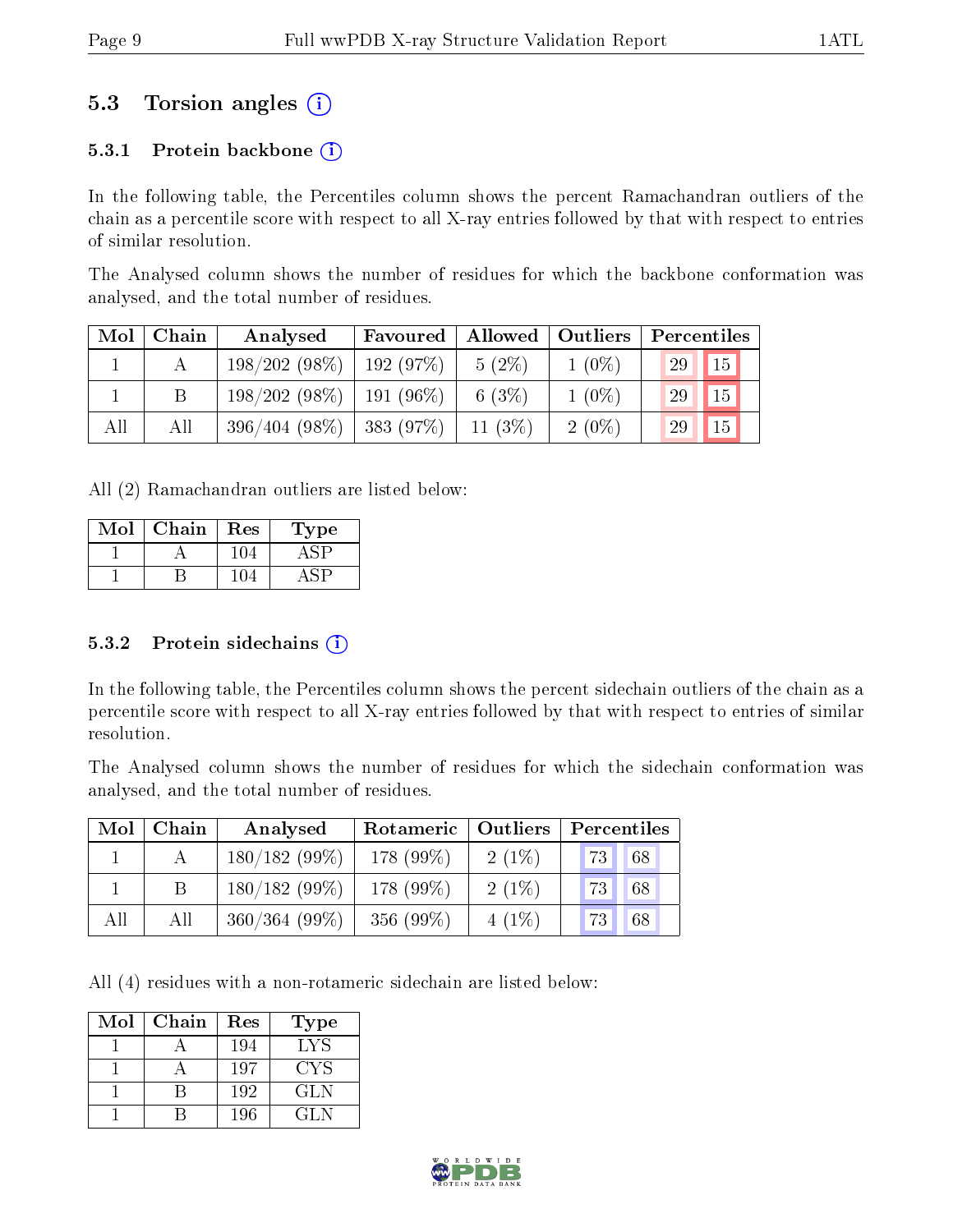Some sidechains can be flipped to improve hydrogen bonding and reduce clashes. All (10) such sidechains are listed below:

| Mol | Chain | Res | Type       |
|-----|-------|-----|------------|
| 1   |       | 16  | HIS        |
| 1   | А     | 38  | <b>ASN</b> |
| 1   | А     | 61  | <b>ASN</b> |
| 1   | А     | 192 | <b>GLN</b> |
| 1   | B     | 16  | HIS        |
| 1   | B     | 38  | <b>ASN</b> |
| 1   | В     | 61  | <b>ASN</b> |
| 1   | В     | 184 | HIS        |
| 1   | В     | 192 | <b>GLN</b> |
|     |       | 196 | GLN        |

#### 5.3.3 RNA (i)

There are no RNA molecules in this entry.

#### 5.4 Non-standard residues in protein, DNA, RNA chains (i)

There are no non-standard protein/DNA/RNA residues in this entry.

#### 5.5 Carbohydrates (i)

There are no monosaccharides in this entry.

### 5.6 Ligand geometry (i)

Of 6 ligands modelled in this entry, 4 are monoatomic - leaving 2 for Mogul analysis.

In the following table, the Counts columns list the number of bonds (or angles) for which Mogul statistics could be retrieved, the number of bonds (or angles) that are observed in the model and the number of bonds (or angles) that are dened in the Chemical Component Dictionary. The Link column lists molecule types, if any, to which the group is linked. The Z score for a bond length (or angle) is the number of standard deviations the observed value is removed from the expected value. A bond length (or angle) with  $|Z| > 2$  is considered an outlier worth inspection. RMSZ is the root-mean-square of all Z scores of the bond lengths (or angles).

| Mol |      | $\mid$ Chain $\mid$ | $\vert$ Res | Link          |            | Bond lengths |             |          | Bond angles |             |
|-----|------|---------------------|-------------|---------------|------------|--------------|-------------|----------|-------------|-------------|
|     | Type |                     |             |               | Counts     | RMSZ         | # $ Z  > 2$ | Counts   | RMSZ        | # $ Z  > 2$ |
|     | 0QI  |                     | 311         | ച             | 20, 23, 23 | 0.52         |             | 25,30,30 | 1.64        | $2(8\%)$    |
|     | 0QI  |                     | 301         | $\Omega$<br>↩ | 20, 23, 23 | 0.51         |             | 25,30,30 | 1.72        | $2(8\%)$    |

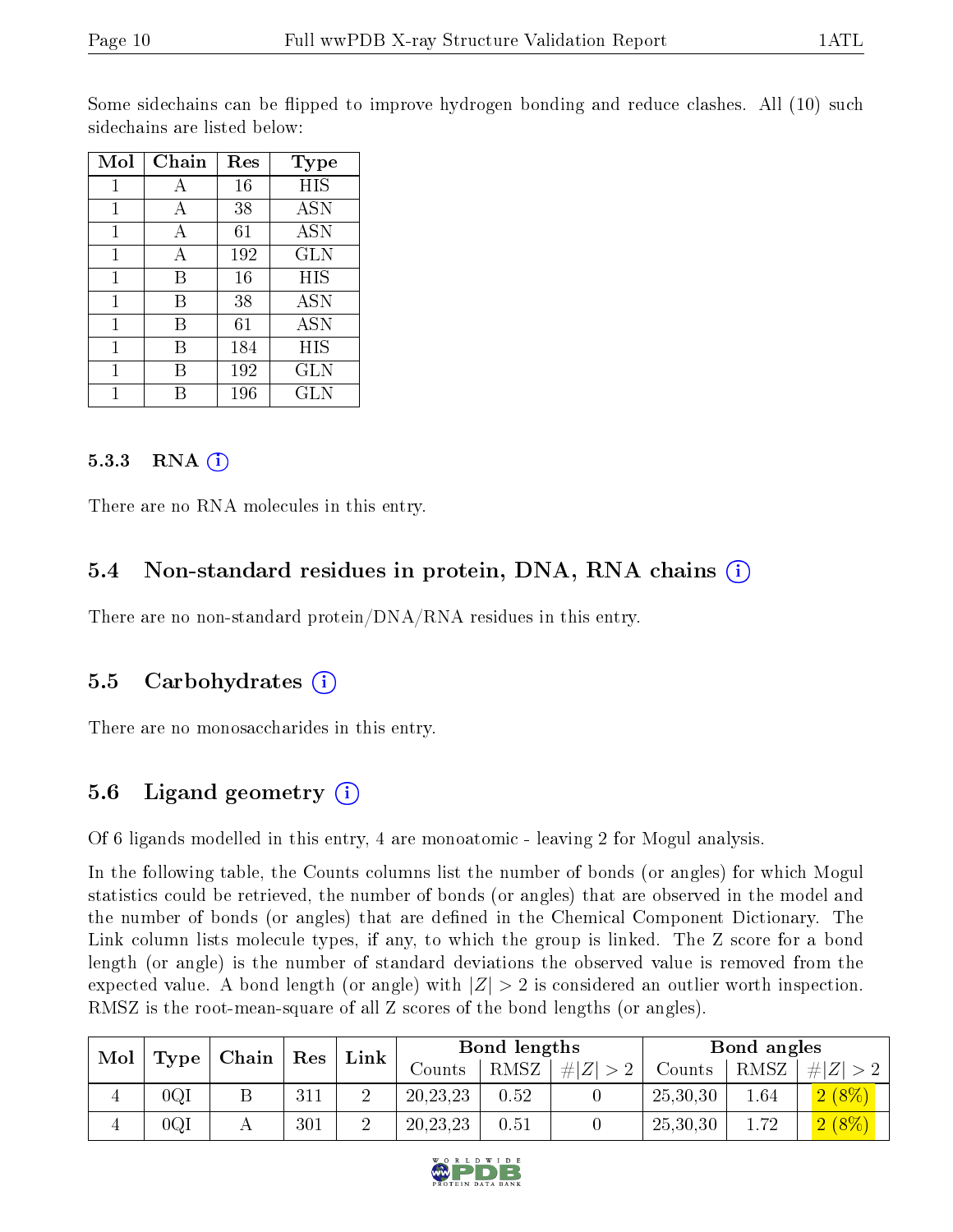In the following table, the Chirals column lists the number of chiral outliers, the number of chiral centers analysed, the number of these observed in the model and the number defined in the Chemical Component Dictionary. Similar counts are reported in the Torsion and Rings columns. '-' means no outliers of that kind were identified.

| $\bf{Mol}$ |     |     | Type   Chain   Res   Link   Chirals | <b>Torsions</b>          | Rings |
|------------|-----|-----|-------------------------------------|--------------------------|-------|
|            | 0QI |     | <b>Contract Contract</b>            | $8/20/24/24$   $0/1/1/1$ |       |
|            | 0QI | 301 |                                     | $8/20/24/24$   $0/1/1/1$ |       |

There are no bond length outliers.

All (4) bond angle outliers are listed below:

| Mol | Chain | $\operatorname{Res}$ | Type | Atoms      | Z     | Observed $(°)$ | Ideal(°) |
|-----|-------|----------------------|------|------------|-------|----------------|----------|
|     |       | 301                  | 0QI  | $C6-OH-CZ$ | 8.05  | 134.99         | 117.51   |
|     |       | -311                 | 0QI  | $C6-OH-CZ$ | 7.61  | 134.03         | 117.51   |
|     |       | 311                  | 0QI  | $CG-CB-CA$ | -2.11 | 116.55         | 112.97   |
|     |       | 301                  | 0Q1  | CG-CB-CA   | 2.03  | 116.42         | 112.97   |

There are no chirality outliers.

| Mol            | ${\rm Chain}$ | Res | Type | Atoms           |
|----------------|---------------|-----|------|-----------------|
| 4              | Β             | 311 | 0QI  | $C$ -CA-N-C1    |
| 4              | В             | 311 | 0QI  | $CB$ -CA-N-C1   |
| 4              | Α             | 301 | 0QI  | $C$ -CA-N-C1    |
| $\overline{4}$ | А             | 301 | 0QI  | $CB$ -CA-N-C1   |
| 4              | А             | 301 | 0QI  | $CE2$ -CZ-OH-C6 |
| 4              | Β             | 311 | 0QI  | CE1-CZ-OH-C6    |
| 4              | В             | 311 | 0QI  | CE2-CZ-OH-C6    |
| $\overline{4}$ | А             | 301 | 0QI  | CE1-CZ-OH-C6    |
| 4              | В             | 311 | 0QI  | CA-CB-CG-CD1    |
| 4              | А             | 301 | 0QI  | CA-CB-CG-CD1    |
| $\overline{4}$ | В             | 311 | 0QI  | $CA$ -CB-CG-CD2 |
| 4              | А             | 301 | 0QI  | $CA$ -CB-CG-CD2 |
| 4              | Β             | 311 | 0QI  | C1-C2-CH-S      |
| 4              | В             | 311 | 0QI  | $C1-C2-C3-C4$   |
| 4              | А             | 301 | 0QI  | $C1-C2-C3-C4$   |
| 4              | А             | 301 | 0QI  | $C1-C2-CH-S$    |

All (16) torsion outliers are listed below:

There are no ring outliers.

2 monomers are involved in 9 short contacts:

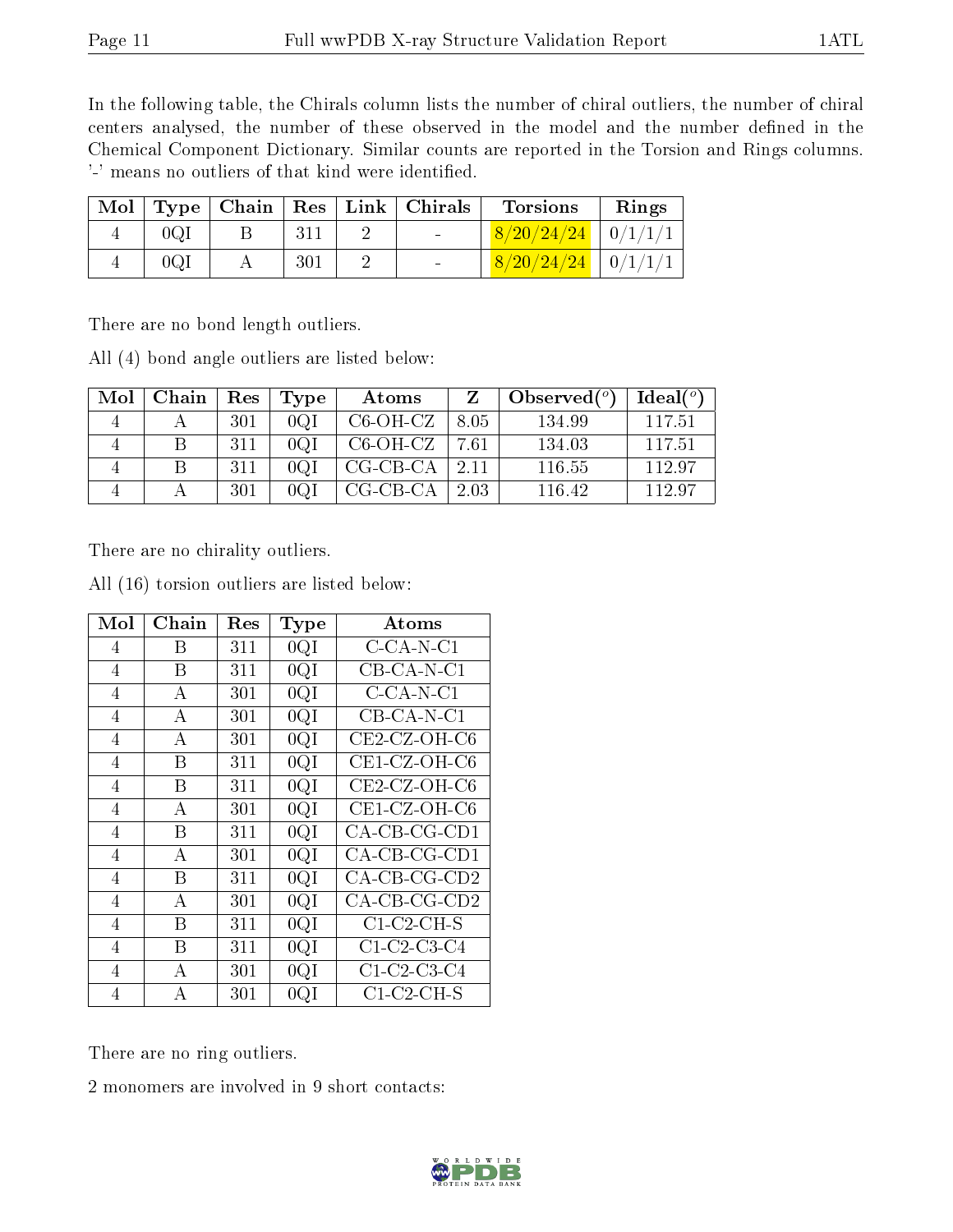|  |  | Mol   Chain   Res   Type   Clashes   Symm-Clashes |
|--|--|---------------------------------------------------|
|  |  |                                                   |
|  |  |                                                   |

The following is a two-dimensional graphical depiction of Mogul quality analysis of bond lengths, bond angles, torsion angles, and ring geometry for all instances of the Ligand of Interest. In addition, ligands with molecular weight > 250 and outliers as shown on the validation Tables will also be included. For torsion angles, if less then 5% of the Mogul distribution of torsion angles is within 10 degrees of the torsion angle in question, then that torsion angle is considered an outlier. Any bond that is central to one or more torsion angles identified as an outlier by Mogul will be highlighted in the graph. For rings, the root-mean-square deviation (RMSD) between the ring in question and similar rings identified by Mogul is calculated over all ring torsion angles. If the average RMSD is greater than 60 degrees and the minimal RMSD between the ring in question and any Mogul-identified rings is also greater than 60 degrees, then that ring is considered an outlier. The outliers are highlighted in purple. The color gray indicates Mogul did not find sufficient equivalents in the CSD to analyse the geometry.



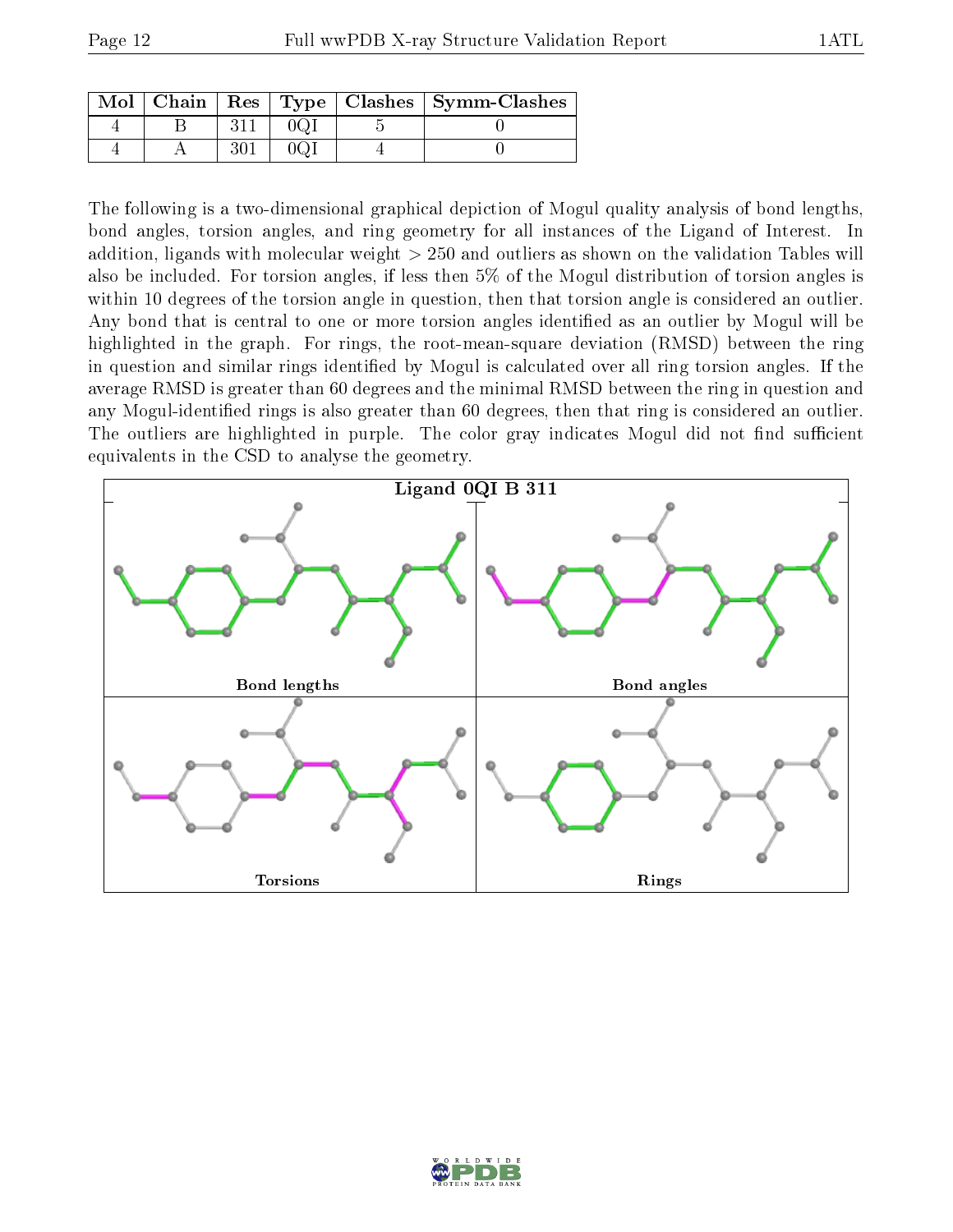

## 5.7 [O](https://www.wwpdb.org/validation/2017/XrayValidationReportHelp#nonstandard_residues_and_ligands)ther polymers (i)

There are no such residues in this entry.

### 5.8 Polymer linkage issues (i)

There are no chain breaks in this entry.

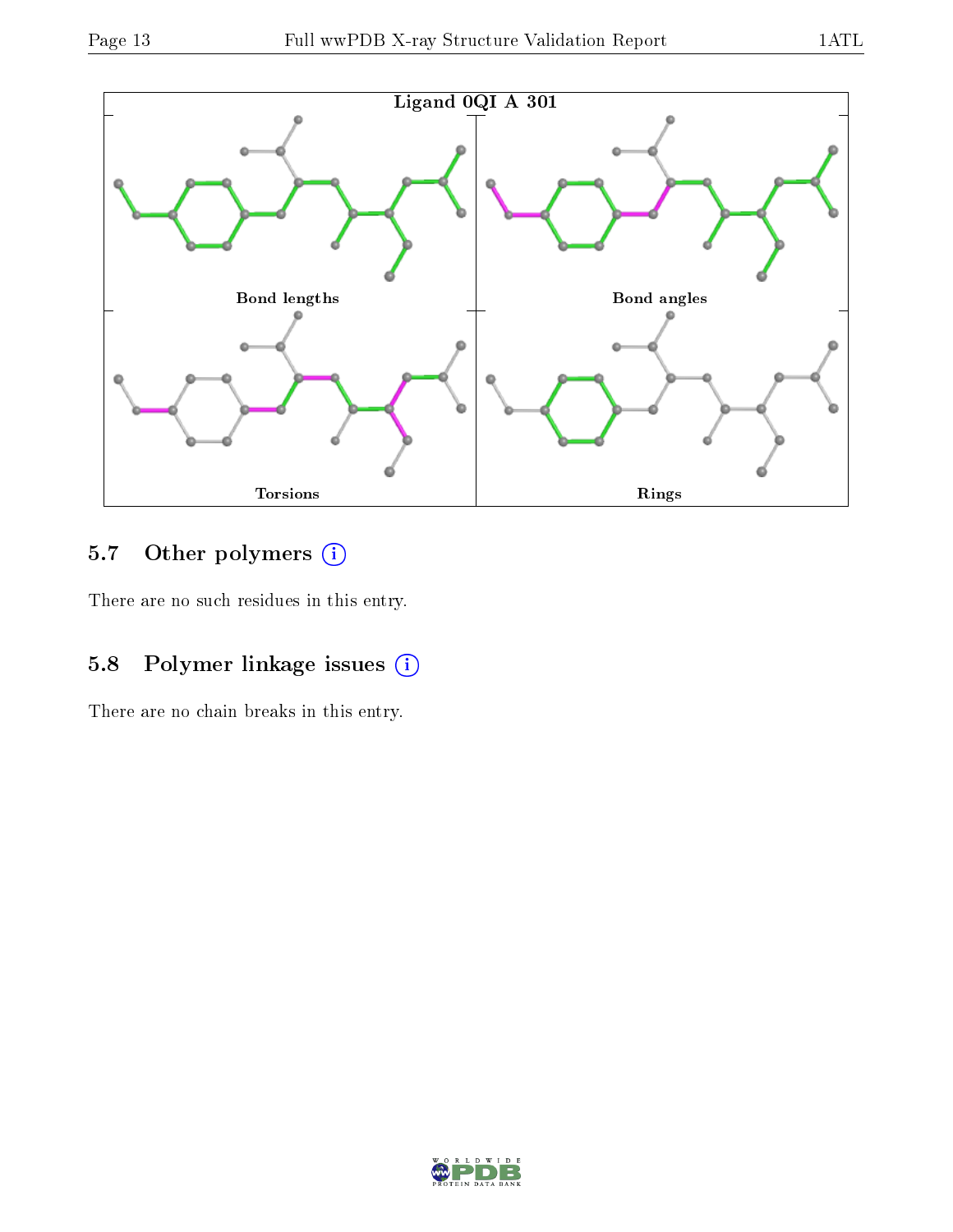# 6 Fit of model and data  $\left( \cdot \right)$

## 6.1 Protein, DNA and RNA chains (i)

In the following table, the column labelled  $#RSRZ>2'$  contains the number (and percentage) of RSRZ outliers, followed by percent RSRZ outliers for the chain as percentile scores relative to all X-ray entries and entries of similar resolution. The OWAB column contains the minimum, median,  $95<sup>th</sup>$  percentile and maximum values of the occupancy-weighted average B-factor per residue. The column labelled ' $Q< 0.9$ ' lists the number of (and percentage) of residues with an average occupancy less than 0.9.

| Mol | Chain | Analysed     | ${ <\hspace{-1.5pt}{\mathrm{RSRZ}} \hspace{-1.5pt}>}$ | $\#\text{RSRZ}\text{>2}$           | $\overline{\rm 1-OWAB(A^2)}$ | $\mathrm{Q}{<}0.9$ |
|-----|-------|--------------|-------------------------------------------------------|------------------------------------|------------------------------|--------------------|
|     |       | 200/202(99%) | $-0.10$                                               | 73 <br>70 <sup>1</sup><br>$3(1\%)$ | 8, 17, 36, 49                |                    |
|     |       | 200/202(99%) | $-0.11$                                               | $3(1\%)$ 73<br>$\vert 70 \vert$    | 8, 18, 37, 46                |                    |
| All | Αll   | 400/404(99%) | $-0.11$                                               | $6(1\%)$<br>70<br><b>73</b>        | 8, 18, 37, 49                |                    |

All (6) RSRZ outliers are listed below:

| Mol | Chain | Res | <b>Type</b> | <b>RSRZ</b> |  |
|-----|-------|-----|-------------|-------------|--|
|     |       | 105 | GLU         | 3.4         |  |
|     |       | 106 | <b>GLU</b>  | 2.7         |  |
|     |       | 61  | <b>ASN</b>  | 2.6         |  |
|     | R     | 106 | GLU         | 2.5         |  |
|     |       | 105 | <b>GLU</b>  | 2.3         |  |
|     |       | 174 | $\rm{ARG}$  | 2.0         |  |

### 6.2 Non-standard residues in protein, DNA, RNA chains  $(i)$

There are no non-standard protein/DNA/RNA residues in this entry.

### 6.3 Carbohydrates (i)

There are no monosaccharides in this entry.

### 6.4 Ligands  $(i)$

In the following table, the Atoms column lists the number of modelled atoms in the group and the number defined in the chemical component dictionary. The B-factors column lists the minimum, median,  $95<sup>th</sup>$  percentile and maximum values of B factors of atoms in the group. The column labelled  $Q< 0.9$ ' lists the number of atoms with occupancy less than 0.9.

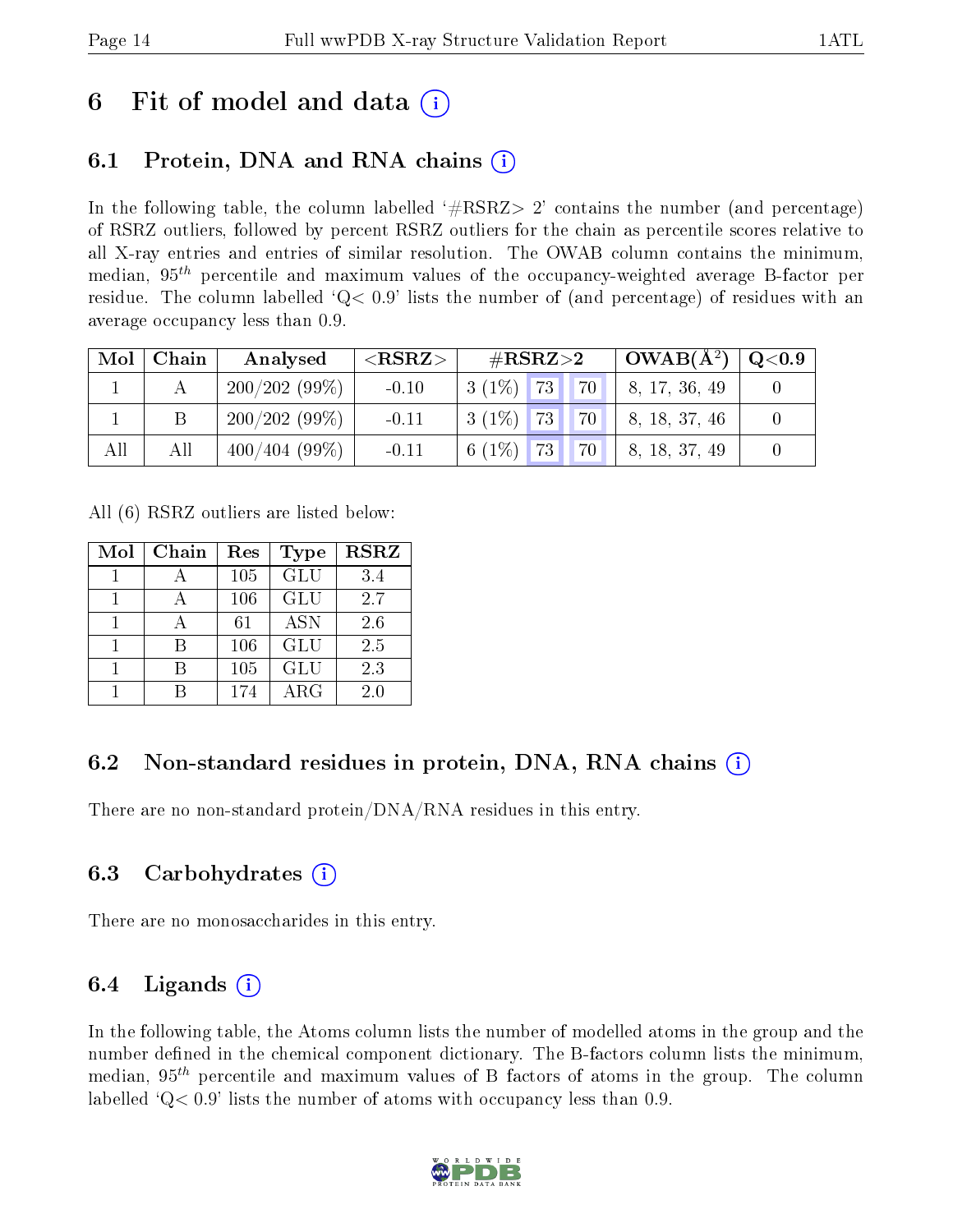| Mol            | Type | Chain | Res | Atoms | <b>RSCC</b> | RSR  | <b>B</b> -factors( $\AA^2$ ) | $Q<$ 0.9 |
|----------------|------|-------|-----|-------|-------------|------|------------------------------|----------|
| 4              | 0QI  |       | 311 | 23/23 | 0.79        | 0.27 | 8, 28, 44, 48                | 23       |
| 4              | 0QI  |       | 301 | 23/23 | 0.84        | 0.26 | 17,34,42,45                  | 23       |
| 3              | CA   |       | 403 | 1/1   | 0.97        | 0.04 | 12, 12, 12, 12               |          |
| $\overline{2}$ | ZN   |       | 402 | 1/    | 0.98        | 0.04 | 15, 15, 15, 15               |          |
| 3              | CА   |       | 404 | 1/1   | 0.98        | 0.05 | 13, 13, 13, 13               |          |
| $\overline{2}$ | ΖN   |       | 401 |       | 0.99        | 0.02 | 14, 14, 14, 14               |          |

The following is a graphical depiction of the model fit to experimental electron density of all instances of the Ligand of Interest. In addition, ligands with molecular weight  $> 250$  and outliers as shown on the geometry validation Tables will also be included. Each fit is shown from different orientation to approximate a three-dimensional view.